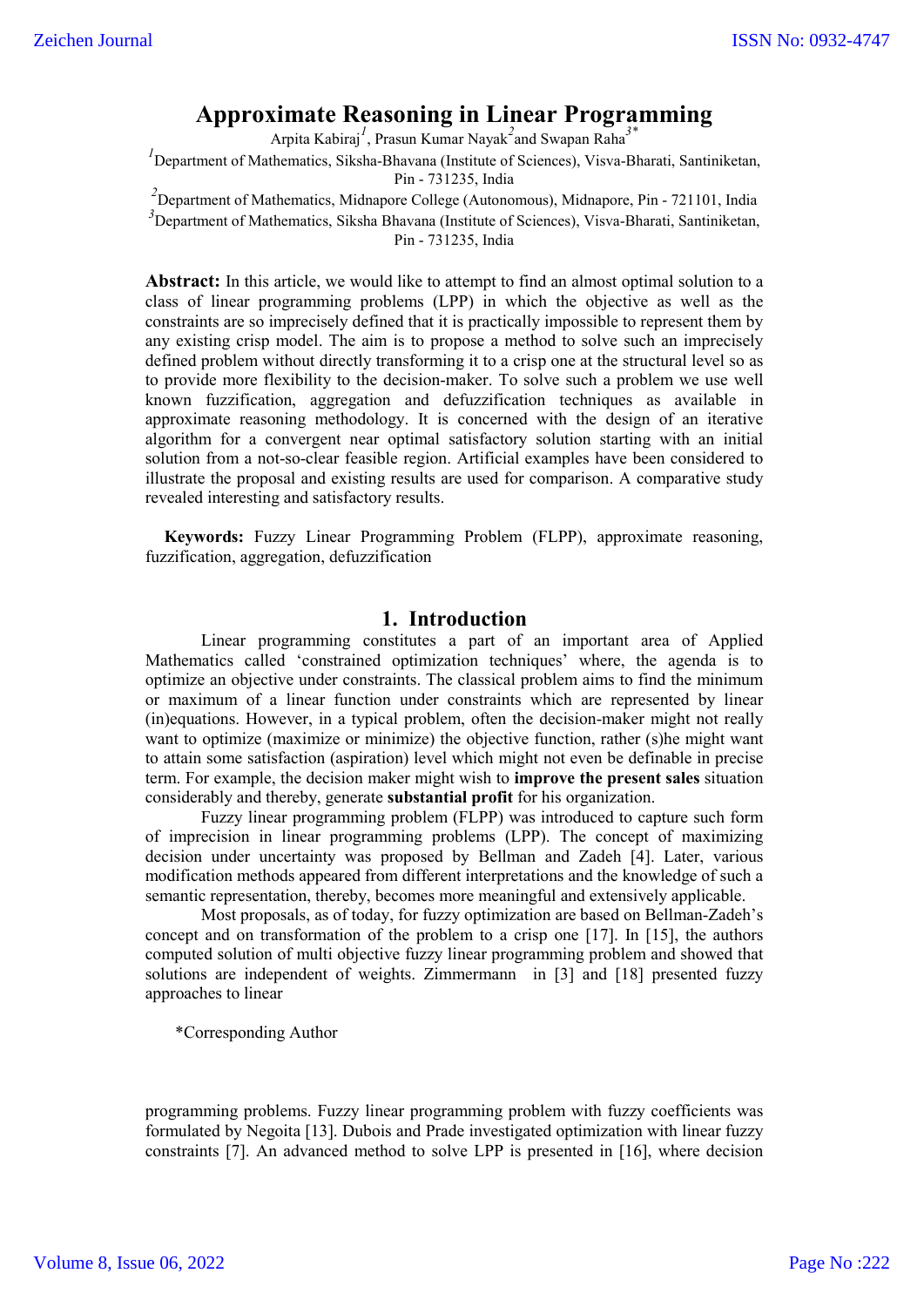variables, cost coefficients involved in the objective function and right hand side coefficients in the constraints are represented with trapezoidal fuzzy numbers. Using multiplication and addition operations of trapezoidal fuzzy numbers together with linear ranking function, the FLPP is converted to a crisp LPP and eventually solved by wellknown simplex method. In [14], a wide variety of methods are considered for solving Fully Fuzzy Linear Programming Problem(FFLPP). An efficient method was introduced in [6] to solve FFLPP which is derived from the multi-objective LPP and lexicographic ordering method. There, the authors considered a theoretical analysis for their proposed method. In [5], the authors developed an efficient algorithm for solving FFLPP. It was a combination of Charnes-Cooper scheme and the multi-objective LPP. Furthermore, application of the proposed method in real life problems was presented and compared with some existing methods. In the sequel, Angelov proposed a fuzzy optimization technique based on logical aggregation and defizzification operator [1]. Based on a generalization of Bellman-Zadeh's concept, a second attempt is made for fuzzy optimization in [2]. The two methods designed by Angelov are non-iterative algorithms for solving fuzzy linear programming problems. It has been observed that for different goals these two methods actually lead to significantly different solutions.

In all these researches, either the imprecise problem was first converted to a precise LPP and then solved by simplex algorithm to obtain an optimal solution of the allied LPP or they were based on the generation of a decisive set obtained from some combination of the constraints with the objective followed by defuzzification, wherever necessary.

In this paper, we propose an iterative approach which provides a convergent satisfactory solution for different goals starting with an initial solution from the not-sotight feasible region of the problem at hand. Our proposal consists in finding a solution to a FLPP which is a three-stage process based on fuzzification, logical aggregation and defuzzification. We have observed that the proposed iterative method actually leads to a converging solution. This is the novelty of the proposal — whatever be the interpretations of the fuzzification, aggregation and/or defuzzification, even the simplest of all can produce almost the same result as that obtained using the most sophisticated one present in the existing literature.

The paper is organized into five sections. After a brief introductory Section 1, we discuss, in Section 2, the mathematical formulation of our proposed iterative technique to solve fuzzy linear programming problem based on the well known existing aggregation defuzzification process as proposed by Bellman and Zadeh. In Section 3, we develop an algorithm for finding a solution of a FLPP. It is illustrated with an artificial example. In a Sub-section, there is a comparative study of different existing techniques for solving FLPP based on Bellman and Zadeh's aggregation - defuzzification operators with our proposed method. The paper is concluded in Section 4, followed by a list of references in the last section.

#### **2. Mathematical Formulation**

In representing human understanding of real world activities, Zadeh in 1965, introduced for the first time, the concept of a fuzzy set. A fuzzy set  $\vec{F}$  over the universe of discourse  $\boldsymbol{U}$  is conveniently represented by the collection of ordered pairs of the form

## $F = \{(u, \mu_F(u)) | u \in U, \mu_F(u) > 0\}$  where  $\mu_F: U \to [0,1]$ .

Usually, fuzzy sets are used to model linguistic expressions like tall, short etc., which describe imprecise value of an attribute (, say height) of an object. Thus, we may interpret the characteristic function for an ordinary set to be generalized to a membership function that assigns to every element of  $\bf{U}$  a value from the unit interval  $\bf{[0,1]}$  instead of  $\{0,1\}$   $\mu_F$  is used to denote the degree of membership of  $\mu$  in  $\bar{F}$  which associates with each u in  $\mathbf{U}$ , a real number in [0,1].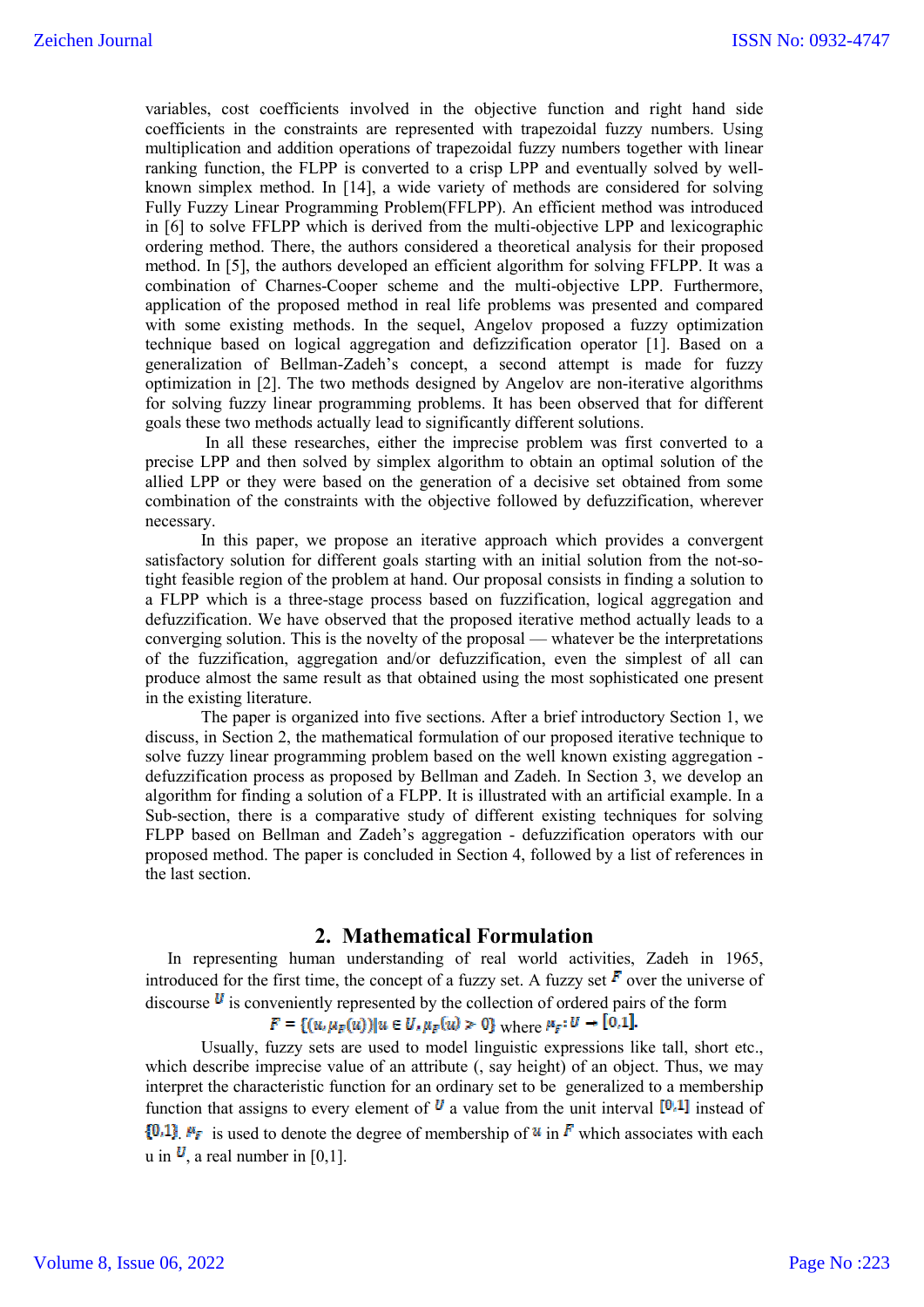In the year 1970, Bellman and Zadeh [4] proposed a general structure for tackling fuzzy decision making that can be summarized as

#### $D = G \cap C$

where  $\vec{v}$  is to denote the fuzzy decision from the composition of  $\vec{v}$ , the fuzzy goal and  $\vec{v}$ , a set of fuzzy constraints. If  $*$  is to denote a set of alternatives/decisions then a fuzzy decision making model can be interpreted as one of finding  $\overline{\bullet}$  by the aggregation of the goal  $\epsilon$  and the constraints  $\epsilon$ .

This approach gives the decision set to be a fuzzy set resulting from the combination of the fuzzy sets of satisfaction level corresponding to the goal and the constraints. In this framework, Zimmermann [17] formulated FLPP as in the following:

#### $\overline{\max}$   $Cx$

### such that  $A \times \leq b$

where,  $\mathbf{A}, \mathbf{b}, \mathbf{C}$  are parameters of the mathematical form and are given by (the activity parameter),  $b \in \mathbb{R}^m$  (the requirement parameter),  $\mathbb{C} \in \mathbb{R}^m$  (the cost coefficients),  $\mathbf{x} \in \mathbb{R}^n$  is a vector of decision variables. Here,  $\overrightarrow{max}$  is used to denote fuzzy maximization and  $\tilde{\le}$  is a fuzzy inequality.

A solution of this problem is a fuzzy set, called the decision fuzzy set  $D(x_i)$ ,  $i = 1, 2, ..., n$ for each decision variable  $x_i$  obtained from aggregated decision fuzzy relation  $B(x_1, x_2, ..., x_n)$ . First of all, we discretize the domain of definition of  $x_1, x_2, ..., x_n$  and let us call them as  $U_{x_1}, U_{x_2}, \dots, U_{x_n}$ . We then fuzzify the objective and the constraints of the programme. Then we construct the decision fuzzy relation on the universe of discourse  $U_{x_1} \times U_{x_2} \times \ldots \times U_{x_n}$ . This constitute the aggregation. Here, we aggregate membership degree of objective as well as constraints by  $\vec{m}\cdot\vec{n}$  conjunction operator. This aggregation may be performed in many other ways because of the flexibility of different fuzzy logics. Here,  $\mu_0(x_i)$  is to represent the membership degree of the element  $x_i$  with which the objective of the problem is being satisfied. Whereas,  $\mu_i(x_i)$  is the degree of membership of  $x_i$ , in the satisfaction level of the j<sup>th</sup> - constraint of the problem  $i = 1, 2, ..., m$ . All the arguments i.e.,  $\mathbf{x} = (x_1, x_2, ..., x_n)$  can be approximated from the feasible region of the given problem. The output generation begins with projection of the relation individually on the respective universe of discourse of the decision variables of the problem. Each such projection results in the formation of a fuzzy set over  $U_{\alpha}$ ;  $i = 1, 2, ..., n$ .

A crisp solution, wherever necessary, is obtained by defuzzification of the decision fuzzy set by any suitable method like the one given below:

$$
\overline{x_i} = \frac{\sum_{j=1}^{n_k} x_{ij} \mu_D(x_{ij})}{\sum_{j=1}^{n_k} \mu_D(x_{ij})}
$$

where,  $\mu_{\bar{p}}(x_{ij})$  is the membership of the corresponding  $x_{ij}$  from decision fuzzy set  $\bar{D}(x_i)$ . Now, any such  $x$  satisfying the constraints of the FLPP is a feasible solution of the problem. A fuzzy LPP is said to be consistent if it admits of a feasible solution. In this paper, we propose to design an iterative scheme for a convergent feasible solution of any consistent FLPP.

This four stage fuzzification, aggregation, projection and defuzzification process will be continued unless value of  $\overline{C}$  will approximately be equal in two consecutive iterations.

#### **3. Algorithm – illustration**

**Input:** A fuzzy LPP in standard mathematical form:

 $J(x) = \widetilde{\max}$   $Cx$ such that  $A x \leq b$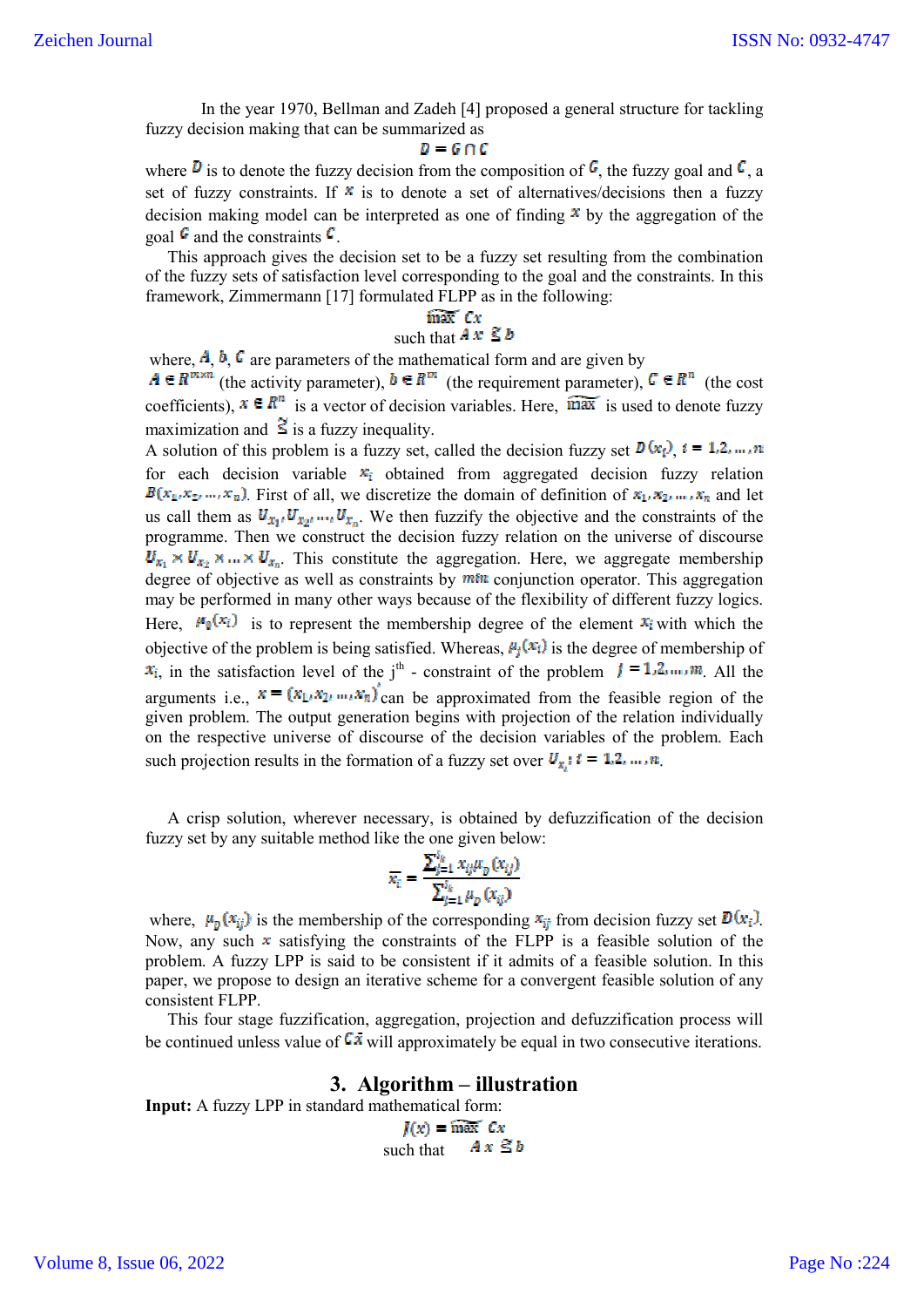**Output:** A converging solution corresponding to an initial feasible solution and the associated decision.

**Step 1:** (Initialization) Set a goal arbitrarily and denote it by  $\overline{I}$  (Determine the same from experience, expectation from knowledge or the estimation obtained from a group of skilled persons).

**Step 2:** (Fuzzification) Based on a choice of  $\overline{I_+}$  we set the membership functions for satisfaction of the uncertain objective i.e.,  $\mu_0$  as well as the constraints  $\mu_i$ ,  $j = 1, 2, ..., m$ (these are the satisfaction level of objective of the programme together with all the constraints of the programme; all expressed as fuzzy sets)

$$
\mu_0 = \begin{cases}\n1: & if \ j(x) > j_x \\
\frac{J(x) - J_0}{J_x - J_0}; & if \ J_0 \le J(x) \le J_x \\
0: & if \ J(x) < J_0\n\end{cases}
$$
\n
$$
\mu_j = \begin{cases}\n1: & if \ \sum_{i=1}^n a_{ji} x_i < b_j \\
1 - \frac{\sum_{i=1}^n a_{ji} x_i - b_j}{\delta_j}; & if \ b_j \le \sum_{i=1}^n a_{ji} x_i \le b_j + \delta_j \\
0: & if \ \sum_{i=1}^n a_{ji} x_i > b_j + \delta_j\n\end{cases}
$$

where  $i = 1, 2, ..., m$ 

Here,  $\delta_i$  is the tolerance or threshold value for constraints.

**Step 3:** (Discretization) Fix some feasible region with not-so-tight boundary (any region about a solution of the associated crisp problem that can generate the objective of the programme satisfying the constraints) for the given problem and discretize the same to obtain:  $U_{x_1} = \{x_{11}, x_{12}, \dots, x_{1l_1}\}$  i.e.,  $l_1$  no. of points,  $U_{x_2} = \{x_{21}, x_{22}, \dots, x_{2l_2}\}$  i.e.,  $l_2$  no. of points,...,  $U_{x_n} = \{x_{n1}, x_{n2}, ..., x_{n l_n}\}$  i.e.,  $l_n$  no.

of points, where each  $U_{x_i}$  denotes the domain of the decision variable  $x_i$ ,  $i = 1, 2, ..., n$ .

**Step 4:** (Decision relation) For each n−tuple, combine the membership values of satisfaction of the fuzzy set corresponding to the objective with all the fuzzy sets representing the constraints by choosing a suitable conjunction operator (e.g., the 'minimum' conjunction operator). Thus, we obtain the aggregated decision fuzzy relation

 $B(x)$  i.e.,  $B(x_1, x_2, ..., x_n)$  over  $U_{x_1} \times U_{x_2} \times ... \times U_{x_n}$  as in the following:  $B(x_1, x_2, ..., x_n) =$  $\min \{\mu_0(x_{1j_1}, x_{2j_2}, \dots, x_{nj_n}), \mu_1(x_{1j_1}, x_{2j_2}, \dots, x_{nj_n}), \dots, \mu_m(x_{1j_1}, x_{2j_2}, \dots, x_{nj_n})\}$ where  $1 \le j_1 \le l_1, 1 \le j_2 \le l_2, ..., 1 \le j_n \le l_n$ .

There are exactly  $l_1 \times l_2 \times \dots \times l_n$  elements each with having a certain degree for being a feasible solution of the given programme.

**Step 5:** (Projection) Let us project the aggregated decision fuzzy relation  $B(x)$  over the appropriate domain successively to obtain decision fuzzy set  $D(x_i)$ ,  $i = 1, 2, ..., n$ corresponding to each decision variable  $x_i$  as in the following:

 $D(x_i) = Prop_{u'(x_i)}^{S_i(x_1,x_2,...,x_n)}, U'(x_i) = U_{x_1} \times U_{x_2} \times ... \times U_{x_n}$  (except  $U_{x_i}$ )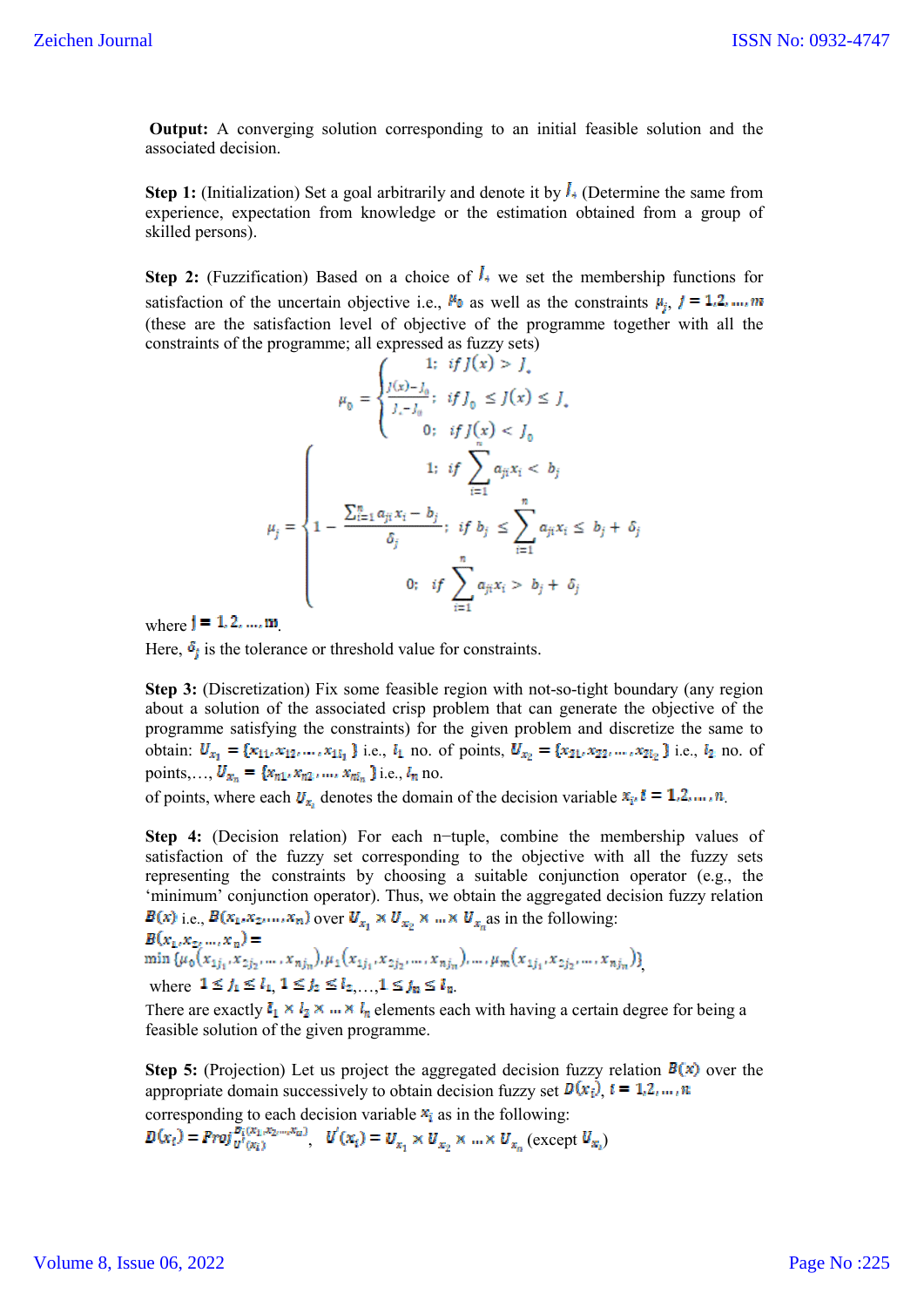## $=\sum_i \sup \mu_{\sigma_i}(x_{ij})/x_{ij}; \ \ 1 \leq j \leq l_k$

where  $B_i(x_1, x_2, ..., x_n)$  denote degrees of satisfaction of arguments of  $U_{x_i}$  (containing  $l_k$  no. of points) in  $B(x_1, x_2, \ldots, x_n)$ .

Thus, we obtain

*Example 1*:

$$
D(x_i) = \mu_D(x_{i1})/x_{i1} + \mu_D(x_{i2})/x_{i2} + \cdots + \mu_D(x_{i_k})/x_{i_k},
$$

here each membership is chosen by maximum membership value corresponding to each argument.

**Step 6:** (Defuzzification) Let us choose an appropriate defuzzification method, say,

$$
\overline{x_i} = \frac{\sum_{j=1}^{i_k} x_{ij} \mu_D(x_{ij})}{\sum_{i=1}^{i_k} \mu_D(x_{ij})}
$$

for each  $t = 1, 2, \dots, n$  to defuzzify each decision fuzzy set of the problem, where  $\Sigma$  denotes the algebraic summation,  $x_i$  is the  $i^{th}$  component of the decision vector  $x$  and  $\mu_p(x_{ij})$  is the corresponding membership.

This, in turn, generates some value  $f(x)$  for the objective function.

**Step 7:** (Repetition) If the solution is not upto a desired degree of accuracy then we set this value of  $\hat{I}$  as the new objective  $\hat{I}$  for the next iteration and set  $\hat{I}$  again depending on new  $\frac{1}{2}$ . Go to Step 4. Otherwise, we stop and conclude that the value of  $\frac{1}{2}$  is the solution that we can achieve with prescribed satisfaction level and x is the corresponding decision.

To illustrate the same let us consider a fuzzy linear programming problem in which all the relations appearing in the constraint are fuzzy.

 $J = \widetilde{max} 20x_1 + 25x_2$ such that  $6x_1 + 10x_2 \le 660$ <br>0.5  $x_1 + 0.3x_2 \le 47$ .

First we fuzzify the above problem. For this we consider the value of  $\mathcal{I}_{\ast}$  i.e., goal as 2200. The membership functions for objective as well as the constraints are set as in the following:

$$
\mu_0 = \begin{cases}\n1: & \text{if } J > 2200 \\
20x_1 + 25x_2 - 2000 \\
200 & \text{if } J < 2000 \\
 & 0: & \text{if } J < 2000\n\end{cases}
$$

$$
\mu_1 = \begin{cases}\n1; & \text{if } 6x_1 + 10 \ x_2 < 660 \\
1 - \frac{6x_1 + 10 \ x_2 - 660}{40}; & \text{if } 660 \le 6x_1 + 10 \ x_2 \le 700 \\
0; & \text{if } 6x_1 + 10 \ x_2 > 700\n\end{cases}
$$
\n
$$
\mu_2 = \begin{cases}\n1; & \text{if } 0.5 \ x_1 + 0.3 \ x_2 < 47 \\
1 - \frac{0.5 \ x_1 + 0.3 \ x_2 - 47}{3}; & \text{if } 47 \le 0.5 \ x_1 + 0.3 \ x_2 \le 50 \\
0; & \text{if } 0.5 \ x_1 + 0.3 \ x_2 > 50\n\end{cases}
$$

Let us take the core of the feasible region of the given problem at hand. Accordingly, the following discrete values of arguments are considered as feasible for further processing to achieve the desired goal. Let them be given by

 $x_1 = \{80, 85, 90, 95\}$  and  $x_2 = \{10, 15, 20, 25\}$ .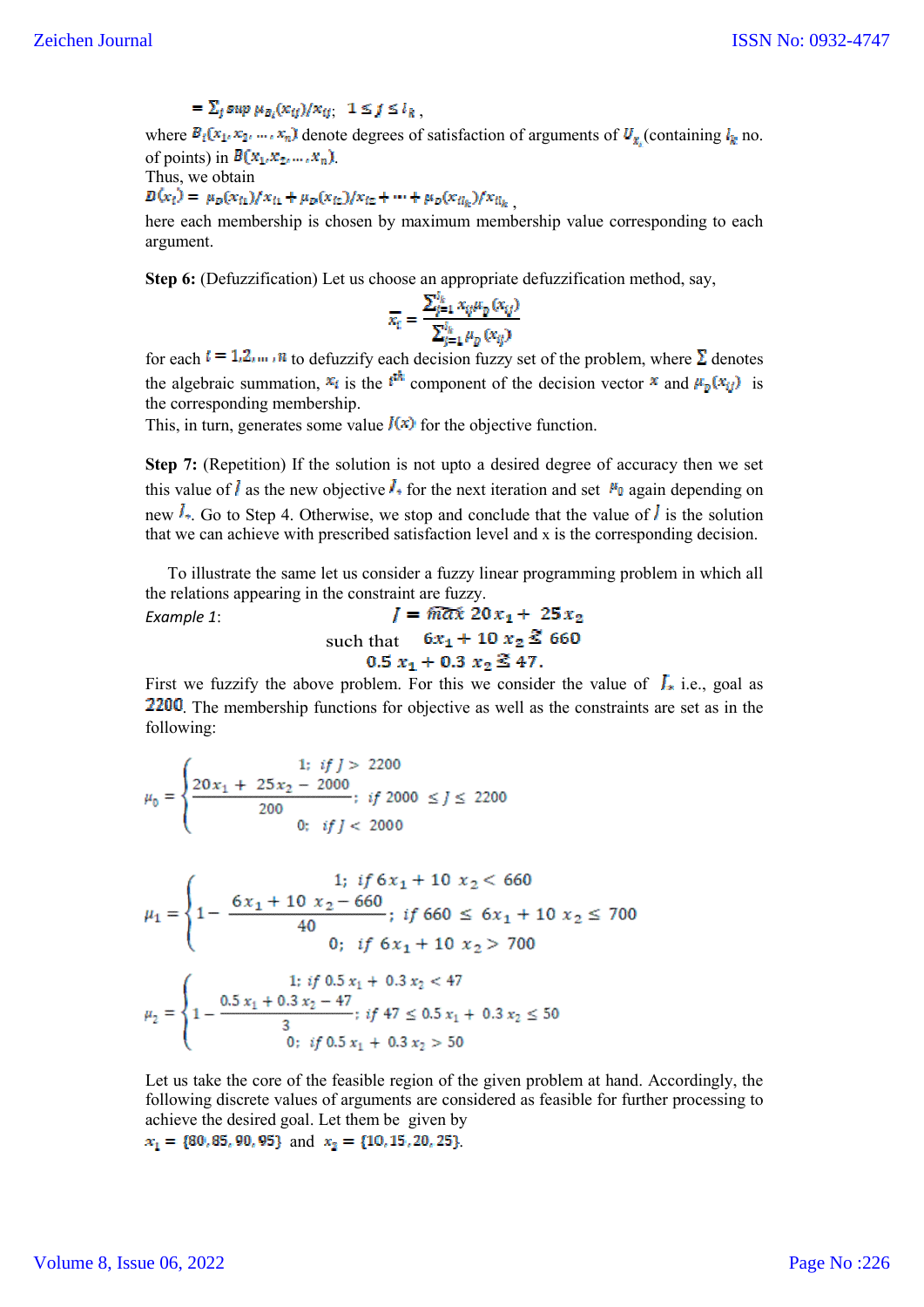Now, aggregated fuzzy relation i.e., for each pair of the above arguments the satisfaction will be as computed and presented in Table  $1:$ 

|    |     | Table 1. Decision fuzzy relat |      |    |  |
|----|-----|-------------------------------|------|----|--|
|    | 80  | 85                            | 90   | 95 |  |
| 10 |     | Ω                             | 0.25 | 0  |  |
| 15 | n   | 0.375                         | 0.17 | 0  |  |
| 20 | 0.5 |                               |      | Ω  |  |
| 25 |     |                               |      | 0  |  |

**Plation** 

Now, decision fuzzy set corresponding to  $x_1$  and  $x_2$  are as follows:  $D(x_1) = 0.5/80 + 0.375/85 + 0.25/90$  $D(x_2) = 0.25/10 + 0.375/15 + 0.5/20$ 

Now, let us consider the defuzzified values as  $\overline{x_i} = \frac{\sum_{j=1}^{4} x_{ij} \mu_D(x_{ij})}{\sum_{j=1}^{4} \mu_D(x_{ij})}$ ,  $i = 1, 2$ .

Hence we obtain,  
\n
$$
\overline{x}_1 = \frac{80 \times 0.5 + 85 \times 0.375 + 90 \times 0.25}{0.5 + 0.375 + 0.25} = 83.89,
$$
\n
$$
\overline{x}_2 = \frac{10 \times 0.25 + 15 \times 0.375 + 20 \times 0.5}{0.25 + 0.375 + 0.5} = 16.11, \quad i.e., j = 2080.55
$$

For convergence of solution, we continue to apply this technique repeatedly taking the value of  $\overline{I}$  obtained in this stage as  $I_{\ast}$  for use in the next iteration. Accordingly, the result of iterations is tabulated as in the following with the decision variables in the objective function as well as in the constraints being taken as fuzzy numbers. We observed that this convergent solution (J=2073) is close to the actual solution (J=2075) of the associated defuzzified problem. A finer discretization may produce a more close value of J.

| <i>Aggregation</i> | Defuzzification | <i><u><b>Iteration</b></u></i> | $J_{\Box}$ | Solution |       |         |
|--------------------|-----------------|--------------------------------|------------|----------|-------|---------|
| Operator           | Operator        |                                |            | $x_1$    | $x_2$ | J       |
|                    | weight          | 1st                            | 2200       | 83.89    | 16.11 | 2080.55 |
| min                | average         | 2nd                            | 2080       | 85.30    | 14.70 | 2073.50 |
|                    | method          | 3rd                            | 2073       | 85.39    | 14.61 | 2073.05 |

**Table 2. Solution using our proposed technique**

## **3.1 Comparative Study**

Here, we would like to compare our result with that of Angelov's fuzzy optimization techniques [1, 2]. It has been observed that solutions obtained by Angelov's technique differ significantly from that obtained by proposed method. We also solve the same problem using some other existing aggregation [2] - defuzzification [8] operators. It has been found that the solution obtained by proposed technique and that obtained by existing techniques are almost close to each other for some problems whereas they differ significantly for most others. We are able to show that our convergent solution technique is independent of choice of operators and application results are satisfactory.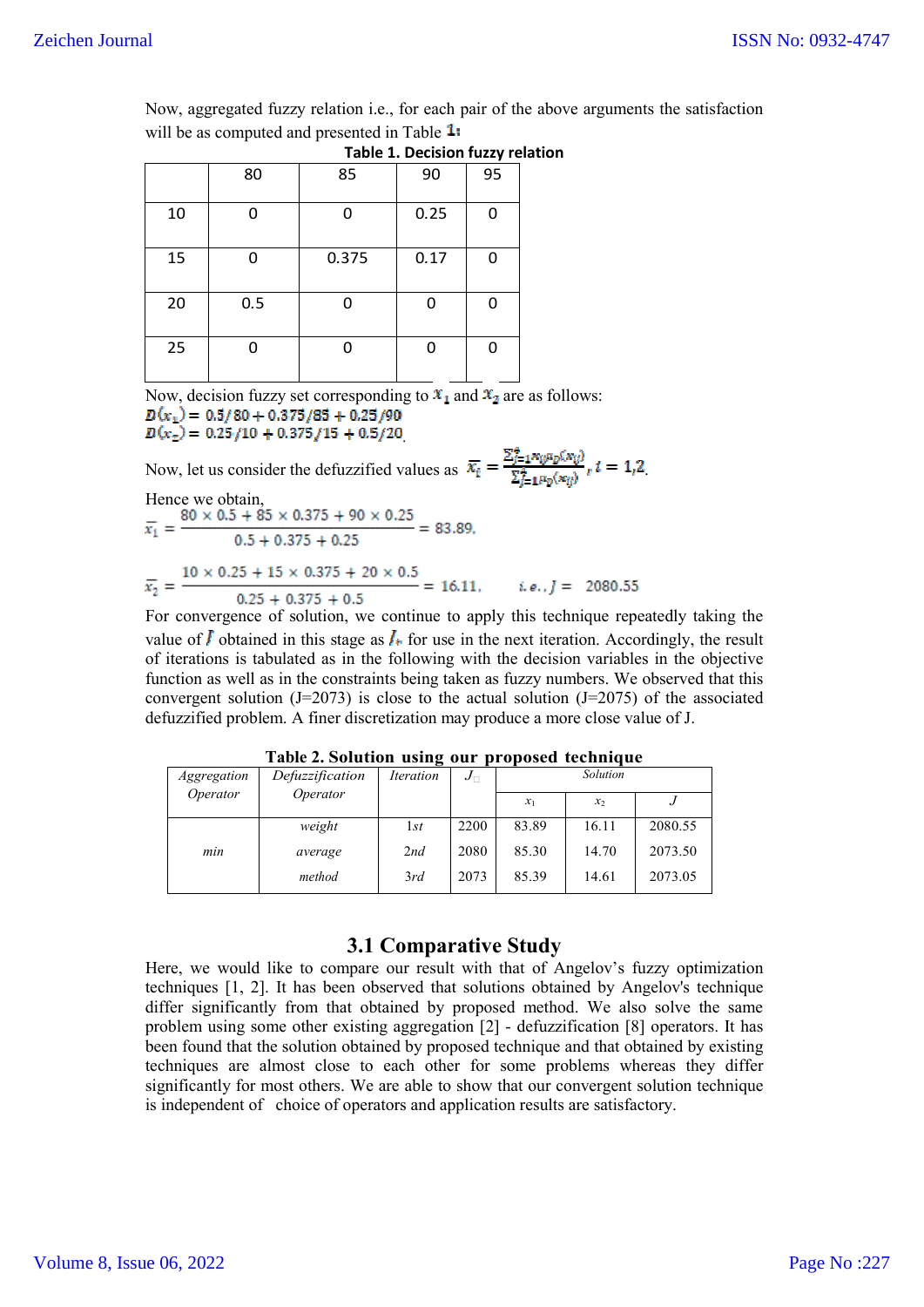| Problem 1: | $I = \widehat{max} 20x_1 + 25x_2$ |
|------------|-----------------------------------|
| such that  | $6x_1 + 10x_2 \le 660$            |
|            | $0.5 x_1 + 0.3 x_2 \le 47$        |
| Problem 2: | $I = \widehat{max} 2x_1 + 3x_2$   |
| such that  | $x_1 + 2 x_2 \le 4$               |
|            | $3x_1 + x_2 \le 6$ .              |

#### **Table 3. A comparison of solutions with Angelov's technique**

| Problem   | Angelov <sub>s</sub> | Proposed             |
|-----------|----------------------|----------------------|
|           | Method               | Method               |
|           | $x_1 = 87.1$         | $x_1 = 85.39$        |
| Problem 1 | $x_2 = 15.2$         | $x_2 = 14.61$        |
|           | $J = 2122.0$         | $J = 2073.05$        |
|           |                      | No. of iterations: 3 |
|           | $x_1 = 2.08$         | $x_1 = 1.421$        |
| Problem 2 | $x_2 = 1.8375$       | $x_2 = 1.46$         |
|           | $J=9.6725$           | $J=7.222$            |
|           |                      | No. of iterations: 2 |

#### **Table 4. Solution using different aggregation and defuzzification operators**

| Problem   | Aggregation                                       | Defuzzification                                             | Solution: J                |
|-----------|---------------------------------------------------|-------------------------------------------------------------|----------------------------|
|           | Operator                                          | Operator                                                    |                            |
|           | min                                               | weight average method                                       | $J=2073.05$                |
| Problem 1 | algebraic product<br>$max(\alpha + \beta - 1, 0)$ | mean of maximum<br>weight average method<br>mean of maximum | $J = 2075.00$              |
|           |                                                   | weight average method<br>mean of maximum                    | J=2075.65<br>$J = 2075.00$ |
|           |                                                   |                                                             | $J = 2076.50$              |
|           |                                                   |                                                             | $J = 2075.00$              |

Table 3 shows a comparative study between Angelov's methods [1, 2] and our proposed technique for two fuzzy linear programming problems. The first problem was considered by Angelov and the second one was considered by Gasimov's in [10], Let us mention here that for the second problem, we found solutions 5.76 and 6.73 by considering Intuitionistic fuzzy approaches as given in [11, 12] whereas, the crisp solution of the associated defuzzified problem is 6.8. In case of Angelov's problem, the achieved optimal J value 2122 can also be obtained following our technique. However, since the solution is not found to be convergent at that stage of iteration, we have to continue the process and thereby obtain a J value close to 2075. An important drawback in Angelov's proposal is that, there is no general characterization on the choice of  $\gamma$ ,  $\delta$  and  $\alpha$  which are present in aggregation and defuzzification operators. Moreover, in Angelov's technique, arguments of decision variables are considered arbitrarily but in our technique, these are taken from the feasible region of the corresponding defuzzified problem. The result of application of different existing aggregation and defuzzification operators to our proposed technique are shown in Table 4, where, we see the solution lies in between 2073 and 2076 due to different choice of operators. We also observed that the solution obtained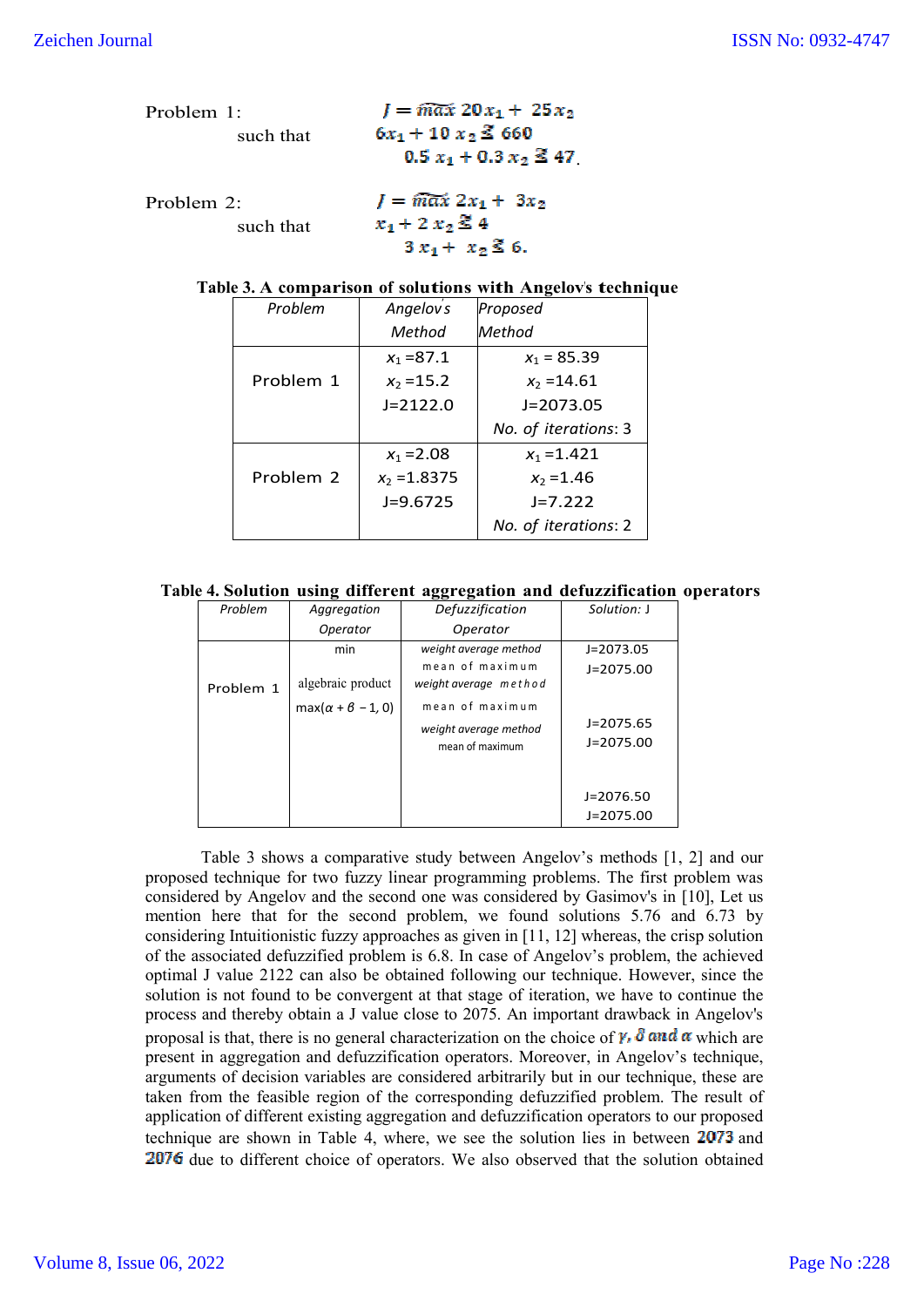from our iterative method is pretty close to solution for the associated defuzzified Angelov's problem which is  $2075$  and that for Gasimov's problem [10] is  $6.8$ .

In this case, if we choose  $\mathbf{I}_*$  as greater than its previous value then obviously the solution increases. In our technique, there is a flexibility in the choice of the goal. If in the initial iteration,  $J_*$  is less than the value of  $J$  then, we can achieve the same  $J$  iteratively. Further, if the goal is considered larger than the initial one then, we can also get the same solution, only difference is that the number of iterations may be greater than that in the previous case which is shown in the Table 5.

| Table 5: Flexibility in choice of the goal |                                |                        |               |  |  |
|--------------------------------------------|--------------------------------|------------------------|---------------|--|--|
| Problem                                    | <i><u><b>Iteration</b></u></i> | Goal: $J_{\mathbb{Z}}$ | Solution : J  |  |  |
|                                            | $1^{st}$                       | 2050                   | $J = 2073.65$ |  |  |
|                                            | $2^{nd}$                       | 2073                   | $J = 2073.05$ |  |  |
|                                            |                                |                        |               |  |  |
|                                            | $1^{st}$                       | 2100                   | $J = 2075$    |  |  |
|                                            | $2^{nd}$                       | 2075                   | $J = 2073.03$ |  |  |
|                                            | $3^{rd}$                       | 2073                   | $J = 2073.05$ |  |  |
|                                            | $1^{st}$                       | 2200                   | $J = 2080.55$ |  |  |
|                                            | $2^{nd}$                       | 2080                   | $J = 2073.5$  |  |  |
|                                            | $3^{rd}$                       | 2073                   | $J = 2073.05$ |  |  |
| Problem 1                                  | $1^{st}$                       | 2400                   | $J = 2089.55$ |  |  |
|                                            | $2^{nd}$                       | 2089                   | $J = 2074.20$ |  |  |
|                                            | $3^{rd}$                       | 2074                   | $J = 2073.05$ |  |  |
|                                            | 4th                            | 2073                   | $J = 2073.05$ |  |  |
|                                            | $1^{st}$                       | 2600                   | $J = 2100.75$ |  |  |
|                                            | $2^{nd}$                       | 2100                   | $J = 2075$    |  |  |
|                                            | $3^{rd}$                       | 2075                   | J=2073.05     |  |  |
|                                            | $4^{th}$                       | 2073                   | J=2073.05     |  |  |
|                                            | $1^{st}$                       | 3000                   | J=2114.70     |  |  |
|                                            | $2^{nd}$                       | 2114                   | J=2075.94     |  |  |
|                                            | $3^{rd}$                       | 2075                   | J=2073.05     |  |  |
|                                            | $4^{th}$                       | 2073                   | J=2073.05     |  |  |
|                                            | $1^{st}$                       | 5.5                    | $J = 7$       |  |  |
|                                            | $2^{nd}$                       | 7                      | $J = 7.22$    |  |  |
|                                            | $1^{st}$                       | $\overline{z}$         | $J = 7.22$    |  |  |
|                                            |                                |                        |               |  |  |
|                                            |                                |                        |               |  |  |
|                                            | 1 <sup>st</sup>                | 8                      | $J = 7.44$    |  |  |
|                                            | $2^{nd}$                       | 7                      | $J = 7.22$    |  |  |
|                                            |                                |                        |               |  |  |
| Problem 2                                  | $1^{st}$                       | 12                     | $J = 7.55$    |  |  |
|                                            | $2^{nd}$                       | 7                      | $J = 7.22$    |  |  |
|                                            | $3^{rd}$                       |                        |               |  |  |
|                                            | $1^{st}$                       | 20                     | $J = 7.78$    |  |  |
|                                            | $2^{nd}$                       | 7                      | $J = 7.22$    |  |  |
|                                            | $3^{rd}$                       |                        |               |  |  |
|                                            | $1^{st}$                       | 35                     | $J = 7.78$    |  |  |
|                                            | $2^{nd}$                       | 7                      | $J = 7.22$    |  |  |
|                                            |                                |                        |               |  |  |
|                                            |                                |                        |               |  |  |

**Table 5: Flexibility in choice of the goal**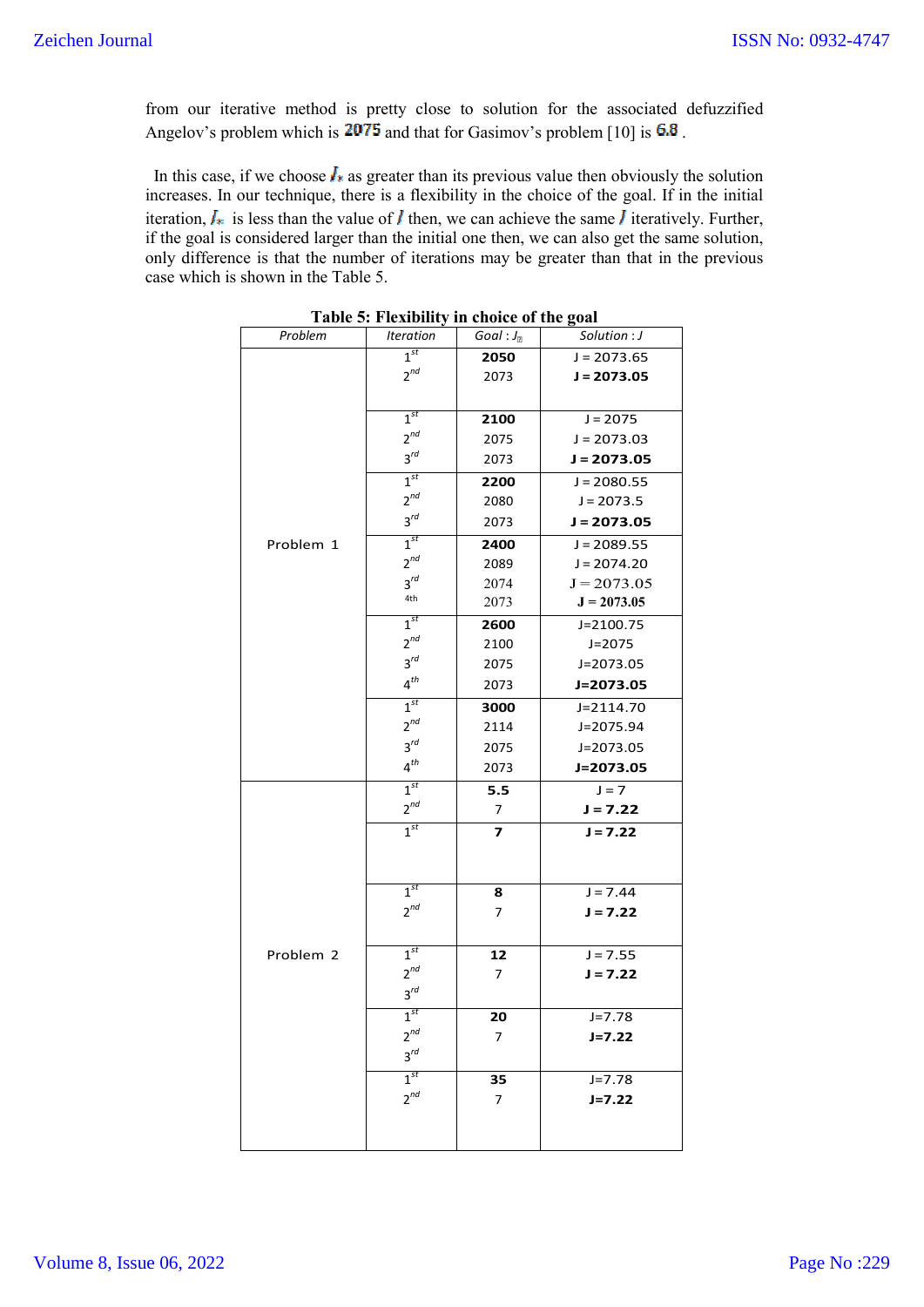## **4. Conclusion**

We have shown that a standard FLPP, where the coefficients associated with the decision variables in the objective function as well as in the constraints are taken as fuzzy numbers, can be solved using approximate reasoning methododlogy. The proposed iterative method is a flexible one as we can choose the operations in a number of ways, leading to different values in the output. The difference with other existing techniques is that the algorithm actually leads to a converging solution — whatever be the choice of the initial solution and/or interpretation of the fuzzification, aggregation and defuzzification procedures. Here, we choose discrete values of arguments from the coarse feasible region of our proposed problem and aggregate them by  $m \in \mathbb{N}$  operation, a well-known simple conjunction operator. Generation of decision fuzzy relation constitutes the core of this research work. Projection help us in making a fuzzy decision on a fuzzy problem. Defuzzification may be done following any one of the existing techniques. Use of weight average method yields satisfactory result. We conclude that tools and techniques of approximate reasoning methodology may be conveniently used in fuzzy optimization.

 There is considerable scope for further research in this domain. This includes, in particular, effect of variation in  $I_0$  and  $\delta_i$  to our solution along with application of the proposed algorithm to different models of FLPP.

**Acknowledgements:** This research was supported by UGC SAP-DRS Phase-III Programme at the Department of Mathematics. UGC's financial support is highly appreciated.

**Conflicts of Interest:** The authors declare no conflicts of interest regarding the publication of this paper.

#### **References**

[1] *P. P. Angelov, "Approximate Reasoning Based Optimization", Yugoslav Journal of Operations Research, vol. 4, no. 1, (1994), pp. 11-17.* 

[2] P. P. Angelov, "A Generalized Approach to Fuzzy Optimization", International *Journal of Intelligent Systems, vol. 9, no. 3, (1994), pp. 261-268.*

[3] *C. R. Bector and S. Chandra, "Fuzzy Mathematical Programming and Fuzzy Matrix Games", Studies in Fuzziness and Soft Computing, Springer, vol.169, (2005), pp. 57-94.* 

[4] *R. E. Bellman and L. A. Zadeh, "Decision Making in a Fuzzy Environment", Management Science, vol. 17, no. 4, (1970), pp. 141-164.*

[5] *S. K. Das, T. Mandal and S. A. Edalatpanah, "A New Approach for Solving Fully Fuzzy Linear Fractional Programming Problems Using the Multi-Objective Linear Programming", RAIRO-Operations Research, vol. 51, no. 1, (2017), pp. 285-297.* 

[6] *S. K. Das, T. Mandal. and S. A. Edalatpanah, " A Mathematical Model for Solving Fully Fuzzy Linear Programming Problem with Trapezoidal Fuzzy Numbers", Applied Intelligence, vol. 46, no. 3, (2017), pp. 509-519.*

[7] *D. Dubois and H. Prade, "Systems of Linear Fuzzy Constraints", Fuzzy Sets and Systems, vol. 3, no. 1, (1980), pp. 37-48.*